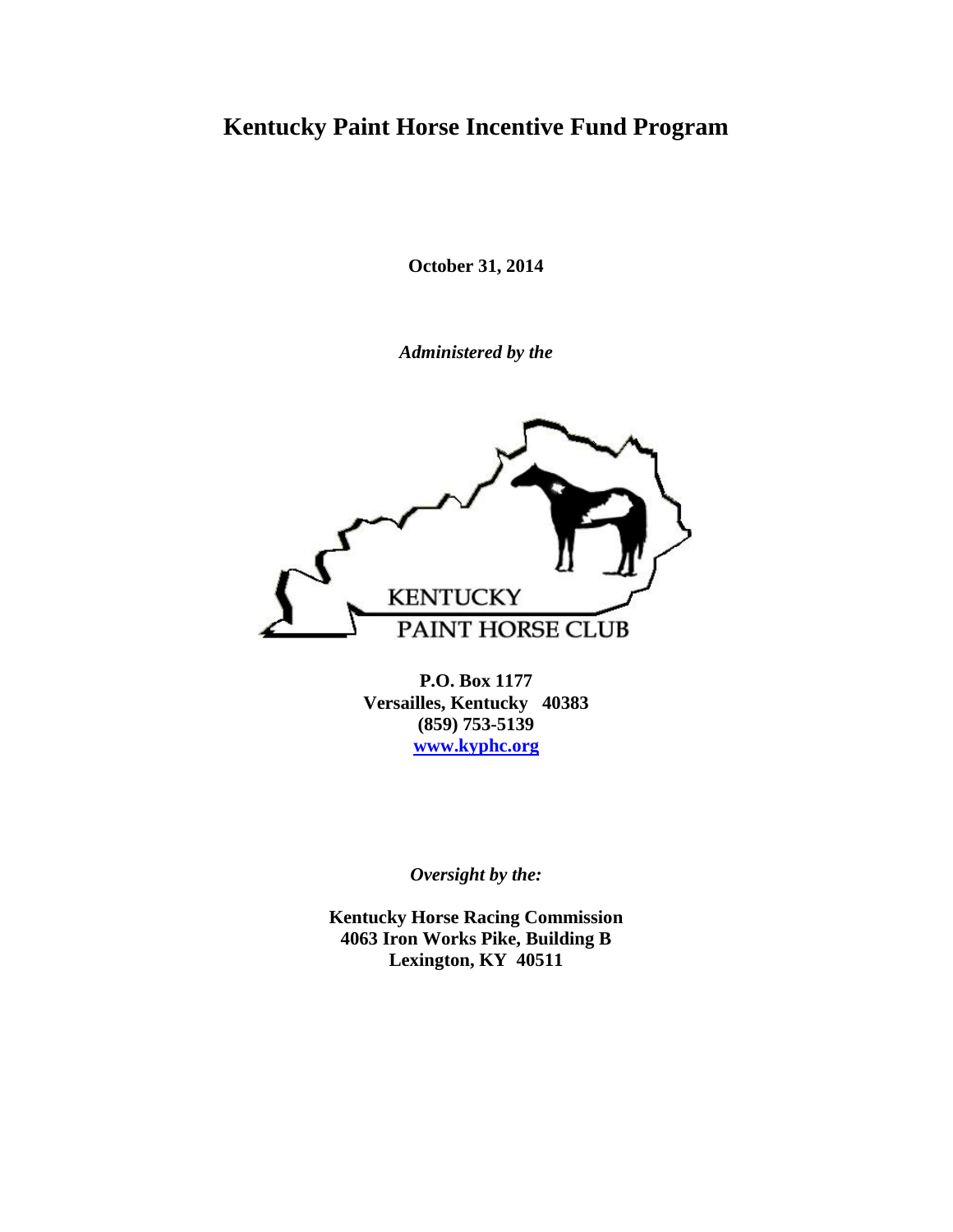# **Administration of Kentucky Paint Horse Incentive Funds**

The Kentucky Paint Horse Incentive Fund (KPHIF) will make every attempt to avoid the need for burdensome record keeping and administrative costs. Therefore, the KPHC will utilize a system in which incentives are based for performance horses on points earned through APHA shows, Paint Alternative Competitions and other KPHC recognized horse activities. Once the KPHC confirms eligibility, calculation of incentives will be straight forward.

Considered a "non-racing" breed, Paint Horses will be allocated incentive funding through a legislatively mandated distribution system, with dollar amounts yet to be determined to promote the Paint Horses in Kentucky and administered by the KPHC. The KPHC has a board of directors and officers that oversee the daily operation of the club.

# **Oversight of the KPHIF**

To ensure compliance with regulations and legislative intent, both as to the recipients of the funds and also the way in which they are distributed, oversight has been invested in the Kentucky Horse Racing Commission (KHRC). The KPHC will provide an annual report, or any other documents required by the KHRC, in a timely fashion.

# **Kentucky Paint Horse Incentive Fund Goals**

The KPHC board is committed to creating incentives that will enhance *demand.* Establishment of incentives to boost *demand* for Kentucky-bred Paint Horses, leaving their *supply* to respond in a natural market fashion, can only serve to improve the prices ultimately obtained for them. This is a more efficient method of encouraging production rather than stimulating an artificial supply and directly rewarding producers of foals that no one demands. In addition, increasing the demand has the advantage of increasing the bona fide profit opportunities for horsemen.

The **goals** of the KPHIF are 1) increasing equine economic activity related to the Paint Horse breed, by bringing more stallions and mares into the state during the breeding season; 2) stimulating Paint Horse breeding activity; 3) to increase the number of mares bred to Kentucky Stallions; and 4) to increase the number of Paint Horse owners within Kentucky. The proposed program was developed and designed by individuals experienced in showing and in the record of similar initiatives with other associations.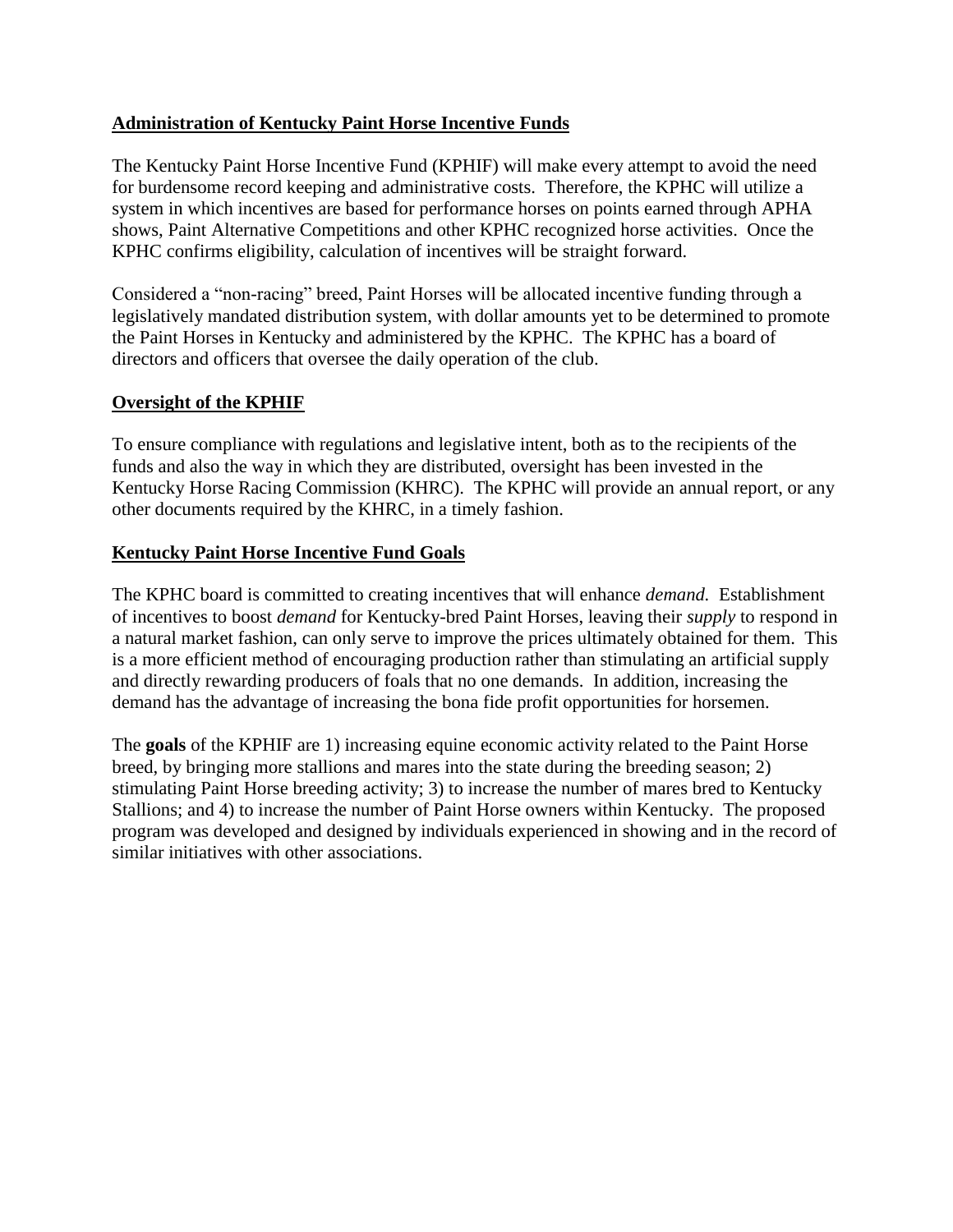# **Kentucky Paint Horse Incentive Fund Program Guidelines and Procedures**

#### **Computation and Allocation of Dollars for the Kentucky Paint Horse Incentive Fund**

Of the total Kentucky Horse Breeders' Incentive Fund (KRS 139.531) dollars earmarked for Paint Horses, all will be allocated directly to KPHIF awards. Earmarked dollars for the Paint Horse breed will be based on the percentage of active registered Paint Horses versus percentages of other active registered horses in the state. The number of "active registered horses" as define as horses 25 years old and under, owned by Kentucky residents, and verified from APHA, the national breed association.

#### **Inputs and Scoring System**

From the KHRC each year:

Awarded dollars to be allocated from the Kentucky Horse Breeders Incentive Fund (KRS 139.531) to the KPHC for the implementation of the KPHIF.

From the APHA:

- The number of Kentucky-Bred/Sired Paint Horses that earned show/race points in the program year being computed. Points may be earned at any APHA approved show event (worldwide).
- The number of Kentucky-Bred/Sired Paint Horses that earned Paint Alternative Competition Credits in the program year being computed. Credits may be earned at any APHA PAC approved show event (worldwide).
- Contact Information for the owners, breeders, and sire owners of Kentucky-Bred/Sired Paint Horses for the program year being computed.
- The owner shall be the individual(s) who are the recorded owner(s) of the KPHIF nominated horse as of December 31 of the year the horse was exhibited/raced. The breeder shall be the recorded owner(s) of the mare at the time of breeding. The sire owner shall be the recorded owner(s) of the stallion at the time of breeding. The KPHIF participant is any KPHIF nominated horse owner, breeder of KPHIF eligible horse, or owner of the sire of a KPHIF eligible horse.

From the KPHC:

Identification of "other KPHC recognized horse activities" as addressed in the *Administration of Kentucky Paint Horse Incentive Fund* section on page 4.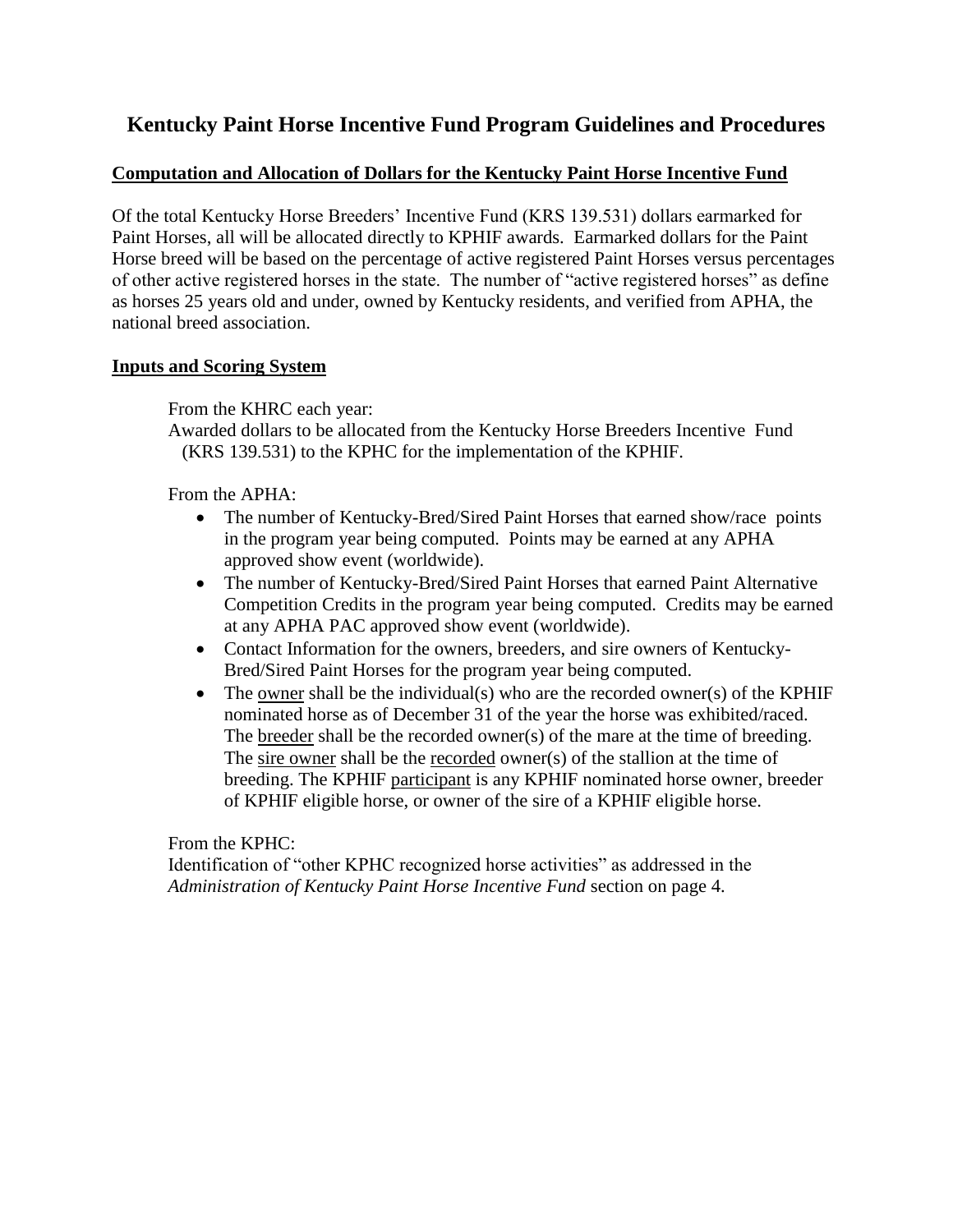# **Fund Distribution**

- 1. Points earned through APHA Race Performance will be handled in the same manner as points earned through APHA Show Performance.
- 2. The distribution of payouts to each horse will be as follows:
	- a. 70% to owner of the KPHIF eligible horse
	- b. 15% to breeder of the KPHIF eligible horse
	- c. If eligible, 15% to owner of the sire of the KPHIF eligible horse at time of breeding
- 3. If the sire did not stand the entire season in Kentucky, the 15% sire owner Allocation for that horse (c, above) will be distributed among the eligible sires as a supplemental award in the same proportion as earned payouts.

# 4. **Annual Review Period**

Participants in the KPHIF must review the APHA show, APHA race, and PAC records of KPHIF nominated horse(s) during the Annual Review Period.

- a. The show/race/PAC records of KPHIF nominated horses will be posted to the KPHC website from approximately March 1- May 1 of the year of award distribution (60 day period)
- b. A review of show/race/PAC records may also be requested via written request to the KPHC office, email, or telephone.
- c. In the event of horse, point, or PAC credit omissions, the KPHIF participant must notify the KPHC office via written request, email, or telephone by May 1 of the year of award distribution.
- d. Failure to contact KPHC with additions or corrections prior to the deadline may result in the forfeiture of KPHIF earnings
- 5. KPHC will distribute award letters at the conclusion of the Annual Review Period (or as soon as award letters are received from KHRC), and will have distributed all award letters for the previous program year by November 30 of the current year, so long as all requirements have been met.

# **Kentucky Paint Horse Incentive Fund Eligibility and Rules**

- 1. The Kentucky Paint Horse Club (KPHC), with approval of the Kentucky Horse Racing Commission (KHRC), reserves the right to alter the conditions of all or part of the Kentucky Paint Horse Incentive Fund (KPHIF) program as it, in its sole discretion, determines to ensure fairness and equality to all participants so that the spirit and intent of the program are being upheld.
- 2. The KPHC, with the approval of the KHRC, shall decide all disputes arising out of the application or interpretation of any rules or conditions of the KPHIF.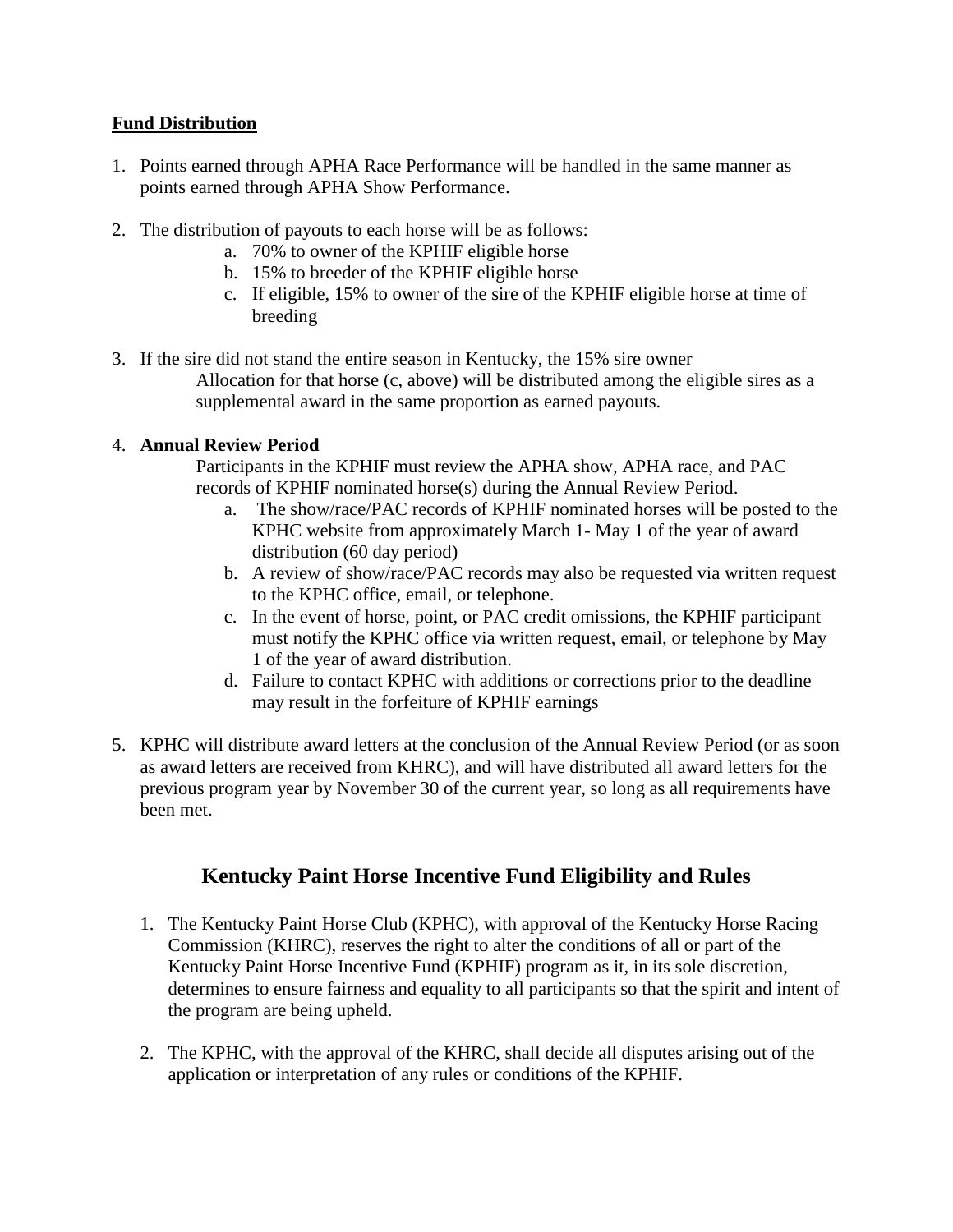- 3. An entrant is ineligible to participate in the KPHIF where prohibited by law because of legal residence, site of approved event, or any other basis; and all, or the prohibited portion, of the earned points or purse money shall be disregarded in calculations for an earned portion of the KPHIF.
- 4. Any breeder, horse owner, or sire owner found guilty of fraud in connection with the Kentucky Breeders' Incentive Fund will be ineligible for life to receive any distribution of funds from the KPHIF.
- 5. All KPHIF eligible offspring must be nominated for, and officially enrolled in, the APHA Incentive Fund (foals of 2009 and beyond). Eligibility for the KPHIF will require meeting the following criteria:

Kentucky-Bred/Sired

- Mares must foal in Kentucky
- Mares may be bred by any acceptable breeding method as described and recognized by the APHA registry handbook.
- The stallion must stand the entire breeding season in Kentucky
- The stallion must be nominated to the APHA Breeders Trust (2008 Season and beyond).
- There is no aim to exclude the owners or boarders of stallions standing in Kentucky, if Paint Horse breeders from other states might be induced to breed their mares to such stallions.
- 6. All horses meeting the eligibility requirements above must be nominated to the KPHIF. See fee schedule and deadlines.
- 7. All owners, breeders, and sire owners of KPHIF eligible horses must be members in good standing of APHA and KPHC before payments from the Incentive Fund will be made. Additionally, all sire owners must be members of KPHC by July 15 of the year the horse stood in Kentucky. The deadline may be waived by request to the KPHIF Manager, but membership for the year is required.
- 8. All officially sanctioned APHA show and racing events qualify (worldwide).
- 9. The most current "Official Handbook of Rules and Regulations" of the American Paint Horse Association (APHA) will serve as a guide for any and all aspects of the KPHIF.
- 10. All required information for earning KPHIF payments must be postmarked to the office of the Kentucky Horse Racing Commission no later than December 31 of the year following the program year. Example: for program year 2011 payouts to be considered, all required materials must be received by the KHRC no later than December 31, 2012.
- 11. A licensed Kentucky veterinarian shall physically inspect each foal within 30 days of the day of foaling and complete a "Verification of Kentucky Foaling" form. This form is to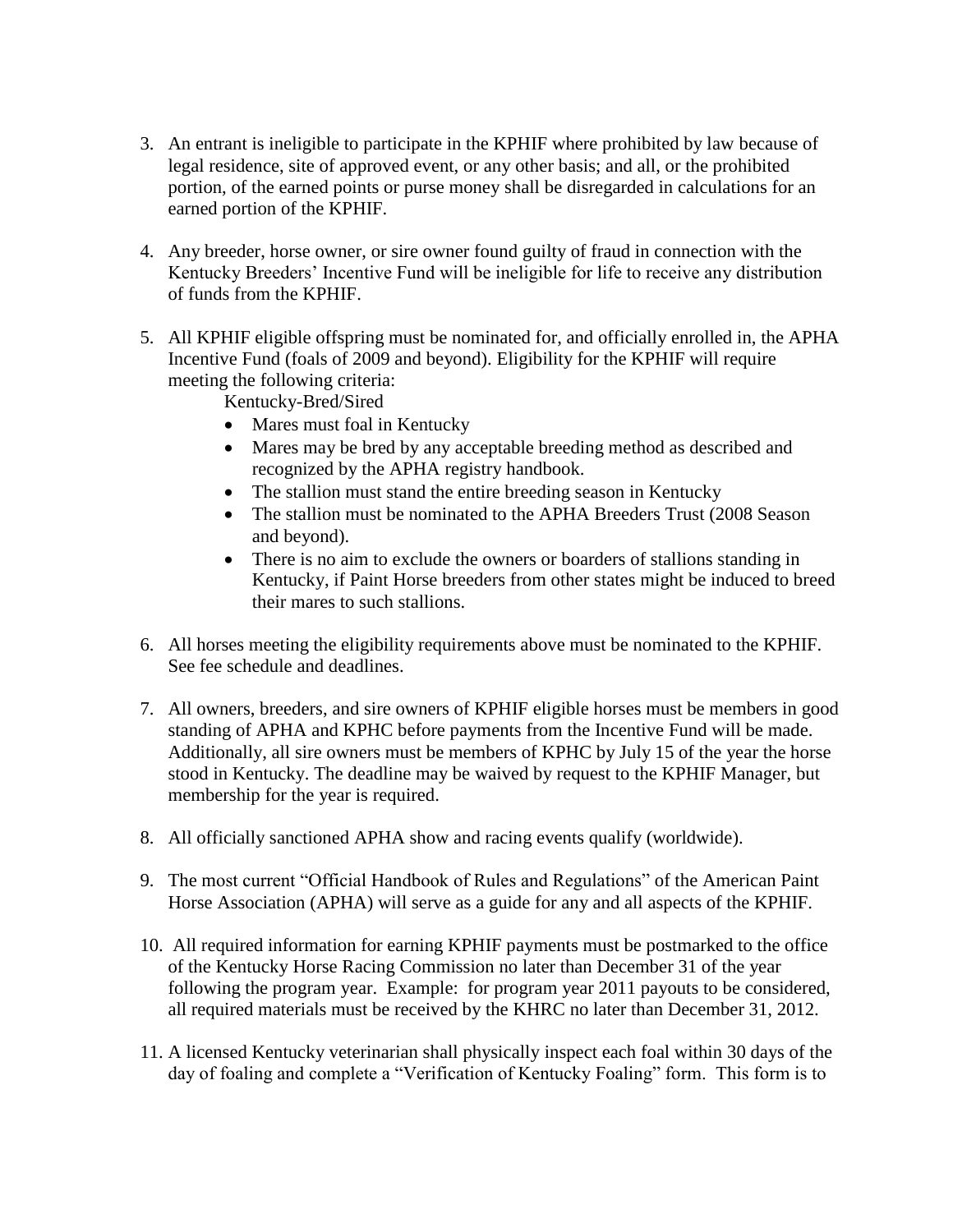be submitted at the time of foal nomination. The verification form will confirm that the birth of each KPHIF eligible foal occurred within the state of Kentucky.

- 12. The KPHC and/or their authorized representatives reserve the right, and shall be granted the opportunity in a timely manner, to enter the premises of any and all participants in the KPHIF to ensure compliance with program rules.
- 13. A copy of the Stallion Breeding Report which is filed annually with the APHA (by November 30) must also be submitted to the KPHC by December 31. Any amendments to the report shall be reported to the KPHC at the same time that they are reported to the APHA. Failure to submit the Stallion Breeding Report to KPHC by the deadline will result in a \$250 per year penalty. Additionally, the stallion owner will be ineligible to receive awards from the KPHIF until such time as the required documents and penalty fees are paid.
- 14. The "breeding season" is defined as beginning February 1 and ending July 15 each year in the northern hemisphere. The stallion shall stand the entire breeding season in Kentucky. All semen, to include raw, cooled, frozen, or otherwise, shall be produced and utilized to cause the conception of the KPHIF eligible offspring during the breeding season in which the stallion stood in Kentucky. The stallion may leave the state during the breeding season (for periods of time not to exceed seven days) for show, race, or other purposes unrelated to breeding services. If a stallion owner chooses to have a shorter breeding season and remove the stallion from his declared residence (as indicated "standing in Kentucky" according to APHA Breeder's Trust records) prior to July 15, this may be done so long as no other breeding activity occurs.
- 15. Should evidence indicate any breeding activity outside of the state of Kentucky, the stallion owner shall forfeit the 15% fund distribution for that entire foal crop.
- 16. In case of the death of a stallion during the breeding season, the frozen or otherwise preserved semen of that stallion may continue to be used to produce KPHIF eligible foals thru July 15 of the year of his death.
- 17. Embryo transfers will be permitted, however a penalty nomination fee will be assessed for each foal conceived through embryo transfer after the first foal (see fee schedule).
- 18. Copies of all embryo transfer documentation required by APHA must also be submitted to the KPHC by December 31.
- 19. Foal Nomination- Incomplete foal nominations will be accepted provided that a minimum of a completed foal nomination form and appropriate fees are submitted to KPHC. The nominated foal is **Ineligible** to earn KPHIF monies until such time as all nomination materials are submitted (owner membership, foaling verification form, copy of registration papers). The responsibility for providing this information rests solely with the foal nominator. All points or PAC Credits earned prior to the completion of a nomination file will not count toward KPHIF awards.